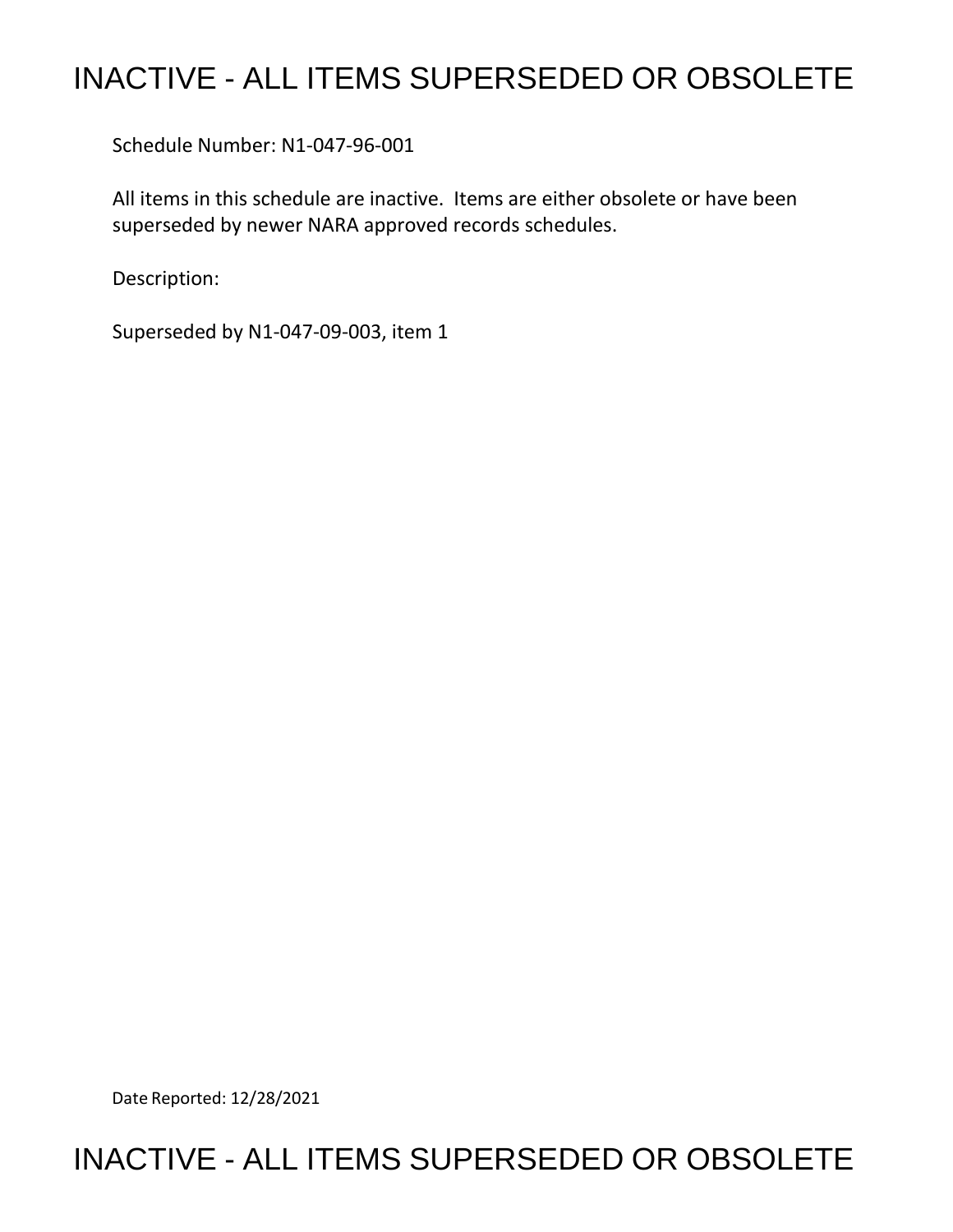| 3.563                                                                                                                                                                                                                                                                                                                                                                                                                                                                                                                                                                                                                            |                   |       |                                                       |                                                                                        |                                                                      | $\mathcal{L} \rightarrow \mathcal{L} \rightarrow \mathcal{L}$ |                                          |  |
|----------------------------------------------------------------------------------------------------------------------------------------------------------------------------------------------------------------------------------------------------------------------------------------------------------------------------------------------------------------------------------------------------------------------------------------------------------------------------------------------------------------------------------------------------------------------------------------------------------------------------------|-------------------|-------|-------------------------------------------------------|----------------------------------------------------------------------------------------|----------------------------------------------------------------------|---------------------------------------------------------------|------------------------------------------|--|
| <b>REQUEST FOR RECORDS DISPOSITION AUTHORITY</b>                                                                                                                                                                                                                                                                                                                                                                                                                                                                                                                                                                                 |                   |       |                                                       | <b>LEAVE BLANK (NARA use only)</b>                                                     |                                                                      |                                                               |                                          |  |
| (See Instructions on reverse)                                                                                                                                                                                                                                                                                                                                                                                                                                                                                                                                                                                                    |                   |       | JOB NUMBER 1-47-96-1                                  |                                                                                        |                                                                      |                                                               |                                          |  |
| <sup>10</sup> NATIONAL ARCHIVES and RECORDS ADMINISTRATION (NIR)<br>WASHINGTON, DC 20408                                                                                                                                                                                                                                                                                                                                                                                                                                                                                                                                         |                   |       |                                                       | <b>DATE RECEIVED</b><br>$11 - 21 - 95$                                                 |                                                                      |                                                               |                                          |  |
| 1. FROM (Agency or establishment)                                                                                                                                                                                                                                                                                                                                                                                                                                                                                                                                                                                                |                   |       |                                                       | NOTIFICATION TO AGENCY                                                                 |                                                                      |                                                               |                                          |  |
| Social Security Administration<br>2. MAJOR SUBDIVISION                                                                                                                                                                                                                                                                                                                                                                                                                                                                                                                                                                           |                   |       |                                                       | In accordance with the provisions of 44                                                |                                                                      |                                                               |                                          |  |
| Office of Central Records Operations                                                                                                                                                                                                                                                                                                                                                                                                                                                                                                                                                                                             |                   |       |                                                       | USC 3303a the disposition request,<br>including amendments, is approved except         |                                                                      |                                                               |                                          |  |
| <b>3 MINOR SUBDIVISION</b>                                                                                                                                                                                                                                                                                                                                                                                                                                                                                                                                                                                                       |                   |       |                                                       | for items that may be marked "disposition<br>not approved" or "withdrawn" in column 10 |                                                                      |                                                               |                                          |  |
| 4 NAME OF PERSON WITH WHOM TO CONFER 5 TELEPHONE                                                                                                                                                                                                                                                                                                                                                                                                                                                                                                                                                                                 |                   |       | <b>DATE</b><br>ARCHIVIST OF THE UNITED STATES<br>.∝ ∤ |                                                                                        |                                                                      |                                                               |                                          |  |
| William White                                                                                                                                                                                                                                                                                                                                                                                                                                                                                                                                                                                                                    | (410)<br>965-2596 |       | amounty care                                          |                                                                                        |                                                                      |                                                               |                                          |  |
| I hereby certify that I am authorized to act for this agency in matters pertaining to the disposition of its records<br>and that the records proposed for disposal on the attached $\frac{2}{\sqrt{2}}$ page(s) are not now needed for t<br>Agencies,<br>$\mathbf{X}$<br>is not required;<br>SIGMATURE OF AGENCY REPARSENTATIVE<br>DATE<br>alliam Sthil<br>1995<br>Patricia J. Glover                                                                                                                                                                                                                                            | is attached; or   | TITLE |                                                       | SSA Records Officer                                                                    | has been requested.                                                  |                                                               |                                          |  |
| 7                                                                                                                                                                                                                                                                                                                                                                                                                                                                                                                                                                                                                                |                   |       |                                                       |                                                                                        | 9 GRS OR                                                             |                                                               | 10 ACTION                                |  |
| 8/OESCRIPTION OF ITEM AND PROPOSED DISPOSITION<br><b>ITEM</b><br>NO.                                                                                                                                                                                                                                                                                                                                                                                                                                                                                                                                                             |                   |       |                                                       |                                                                                        | <b>SUPERSEDED</b><br>JOB CITATION                                    |                                                               | TAKEN (NARA<br>USE ONLY)                 |  |
| EMPLOYER REPORTS OF WAGES PAID AND RELATED<br><b>RECORDS</b><br><u>Forms W-2, and W-3</u><br>These forms consist of original copies of<br>employer reports of wages paid and related<br>transmittals. Beginning with the year 1978,<br>wages are reported annually on the Department<br>of the Treasury Form W-2, Wage and Tax<br>Statement; Forms W-3, Transmittal of<br>Income and Tax Statements; or their<br>equivalents.<br>Legible Employer Records<br>Paper Documents<br>Destroy forms W-2, and W-3 after they have<br>been completely processed. (The Social Sedurity<br>Administration no longer processes forms W-2P.) |                   |       |                                                       |                                                                                        | $NC1 - 47 - 79 - 11$<br>Item b. 1.<br>For Forms W-2<br>and W-3 only. |                                                               |                                          |  |
| 115-109<br>NSN 7540-00-634-4064<br>PREVIOUS EDITION NOT USABLE<br>FEB - 7 1996 $MAV$                                                                                                                                                                                                                                                                                                                                                                                                                                                                                                                                             |                   |       |                                                       |                                                                                        | <b>STANDARD FORM 115 (REV. 3-91)</b>                                 |                                                               | <b>Prescribed by NARA</b><br>36 CFR 1228 |  |

 $\ddot{\phantom{0}}$ 

Ł

 $\frac{1}{2}$ 

 $\sim 10^{-10}$